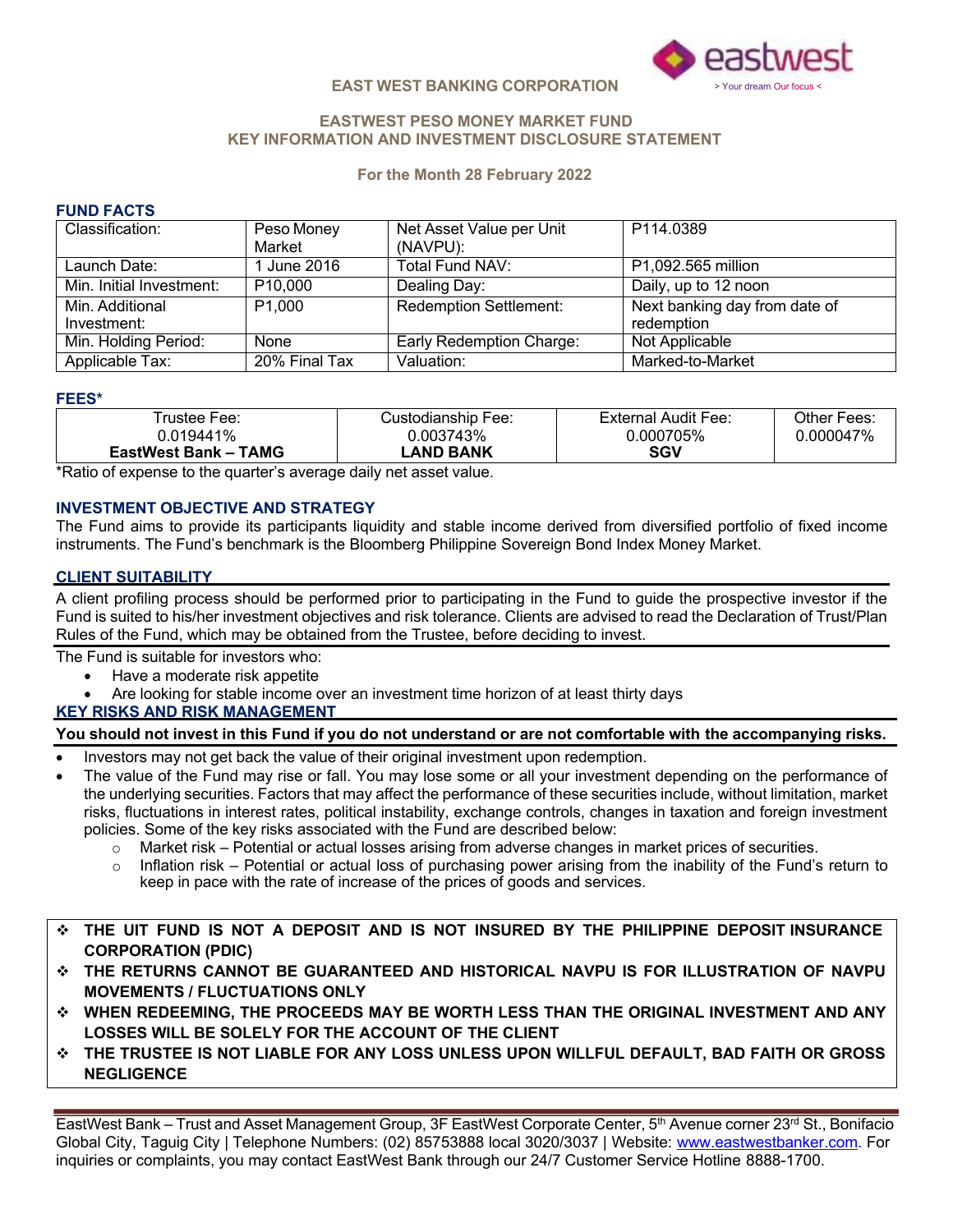- Credit risk Potential or actual losses arising from inability of borrower to pay principal and/or interest on deposits in a timely manner.
- o Reinvestment risk Potential or actual losses from reinvesting interest earnings at a rate lower than the original investment.

These are the principal risk factors which may affect the performance of the Fund. If you would like more information before you invest, please consult the most recent Declaration of Trust (DOT). The rights and duties of the investor are in the DOT.

• The Fund employs a risk management policy based on duration. Duration measures the sensitivity of NAVpU to interest rate movements. As interest rates rise, bond prices fall. The higher the duration, the more the NAVpU will fluctuate in relation to changes in interest rates.

#### **FUND PERFORMANCE AND STATISTICS AS OF 28 February 2022**

**(Purely for reference purposes and is not a guarantee of future results)**

| NAVPU Graph                           |                    |                          |                                |                    |                                  | NAVPU over the past 12 months |          |
|---------------------------------------|--------------------|--------------------------|--------------------------------|--------------------|----------------------------------|-------------------------------|----------|
| 116.00                                |                    |                          |                                |                    |                                  | Highest                       | 114.1083 |
| 114.00                                |                    |                          |                                |                    |                                  | Lowest                        | 112.5744 |
| 112.00                                |                    |                          |                                |                    |                                  | <b>Key Statistics</b>         |          |
| 110.00                                |                    |                          |                                |                    |                                  | Weighted Ave. Duration        | 0.52     |
| 108.00                                |                    |                          |                                |                    |                                  |                               |          |
| 106.00                                |                    |                          |                                |                    |                                  | Volatility, Past 1 Year*      | 0.000192 |
| 104.00                                |                    |                          |                                |                    |                                  | Sharpe Ratio**                | 0.73     |
| 102.00                                |                    |                          |                                |                    |                                  | Information Ratio***          | $-2.68$  |
| 100.00                                |                    |                          |                                |                    |                                  | Top Five Holdings (%)         |          |
| <b>Mar-18</b><br>$Jun-18$<br>$Sep-18$ | Apr-19<br>$Jul-19$ | $Oct-19$<br>$Jan-20$     | Apr-20<br>$Oct-20$<br>$Jul-20$ | Apr-21<br>$Jan-21$ | $C$ -acl<br>$Oct-21$<br>$Jul-21$ | <b>RTB 5-11</b>               | 17.90%   |
|                                       |                    | <b>Cumulative Return</b> |                                | <b>MITHUGHLOU</b>  | Return                           | T-Bill                        | 8.43%    |
|                                       | 1Mo                | <b>YTD</b>               | 1Yr                            | 3Yrs               | 5Yrs                             | <b>TD - Eastwest Bank</b>     | 7.57%    |
| Fund                                  | $-0.02%$           | 0.20%                    | 1.09%                          | 2.86%              | <b>NA</b>                        | T-Bill                        | 6.81%    |
| Benchmark****                         | 0.04%              | 0.34%                    | 1.77%                          | <b>NA</b>          | <b>NA</b>                        | T-Bill                        | 6.38%    |

\*Volatility measures the degree to which the Fund fluctuates on a daily basis vis-à-vis its average return over a period of time.

\*\*Sharpe Ratio is used to characterize how well the return of a Fund compensates the investor for the level of risk taken. The higher the number, the better.

\*\*\*Information Ratio measures reward-to-risk efficiency of the portfolio relative to the benchmark. The higher the number, the higher the reward per unit of risk.

\*\*\*\*New benchmark approved in October 31, 2019

#### **OTHER DISCLOSURES**

RELATED PARTY TRANSACTIONS. The Fund has deposit placements with EastWest Bank amounting to P7 million. The investment outlets were approved by the Board of Directors. All related party transactions are conducted on a best execution and arm's length basis.

OUTLOOK AND STRATEGY. The bond market remained defensive despite February inflation clocking in at 3.0%, lower than 3.3% market estimate, as surging oil prices due to the Russia – Ukraine war could push inflation higher globally. BSP Governor Benjamin Diokno reiterated that support on economic recovery will be their priority and that raising key rates will still be on the second half of the year. We expect the bond market to remain defensive amid global inflation and growth risks. The Fund looks to invest in liquid fixed income securities and maintain portfolio duration within acceptable levels.

PROSPECTIVE INVESTMENTS. The Fund's prospective investments may include securities issued or guaranteed by the Philippine government, tradable securities issued by financial institutions or private corporations, marketable instruments and loans that are traded in an organized exchange, bank deposits, similar collective investment vehicles subject to existing BSP regulations, and such other investment outlets/categories the BSP allow.

EastWest Bank – Trust and Asset Management Group, 3F EastWest Corporate Center, 5<sup>th</sup> Avenue corner 23<sup>rd</sup> St., Bonifacio Global City, Taguig City | Telephone Numbers: (02) 85753888 local 3020/3037 | Website: www.eastwestbanker.com. For

inquiries or complaints, you may contact EastWest Bank through our 24/7 Customer Service Hotline 8888-1700.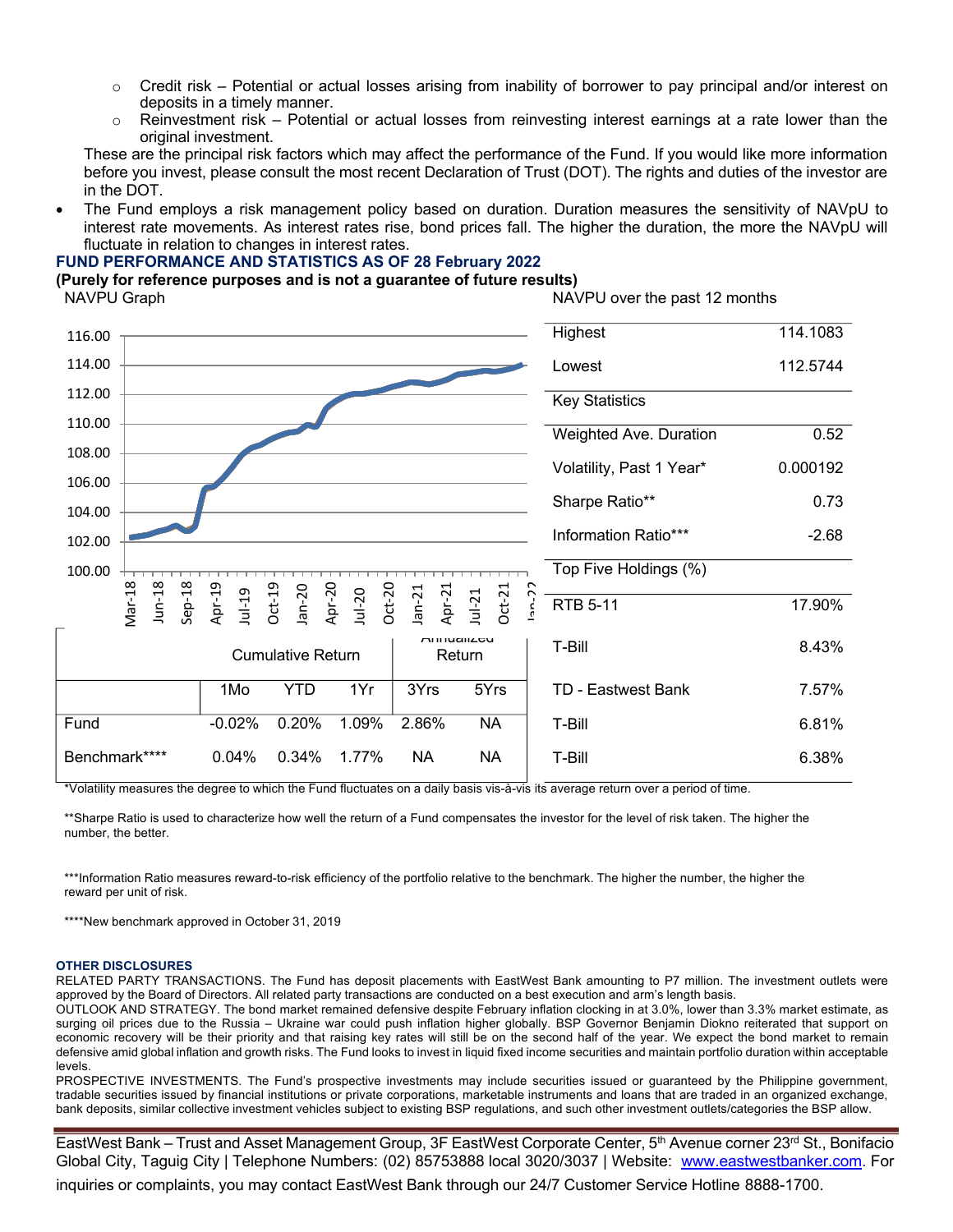

#### **EASTWEST PESO INTERMEDIATE TERM BOND FUND KEY INFORMATION AND INVESTMENT DISCLOSURE STATEMENT**

#### **For the Month 28 February 2022**

# **FUND FACTS**

| Classification:         | Peso Bond Fund      | Net Asset Value per Unit      | P2,104.8330                    |
|-------------------------|---------------------|-------------------------------|--------------------------------|
|                         |                     | (NAVPU):                      |                                |
| Launch Date:            | 18 February 2005    | Total Fund NAV:               | P143.850 million               |
| Min. Initial Investment | P <sub>10,000</sub> | Dealing Day:                  | Daily, up to 12 noon           |
| Min. Additional         | P <sub>1,000</sub>  | <b>Redemption Settlement:</b> | Next banking day from date of  |
| Investment:             |                     |                               | redemption                     |
| Min. Holding Period:    | 30 calendar days    | Early Redemption Charge:      | P500 or 0.25% of the amount    |
|                         |                     |                               | withdrawn, whichever is higher |
| Applicable Tax:         | 20% Final Tax       | Valuation:                    | Marked-to-Market               |

#### **FEES\***

| Trustee Fee:                | Custodianship Fee: | External Audit Fee: | Other Fees: |
|-----------------------------|--------------------|---------------------|-------------|
| 0.077783%                   | 0.003313%          | 0.005609%           | 0.000694%   |
| <b>EastWest Bank – TAMG</b> | LAND BANK          | SGV                 |             |

\*Ratio of expense to the quarter's average daily net asset value.

# **INVESTMENT OBJECTIVE AND STRATEGY**

The Fund aims to provide for its participants the potential to earn intermediate term returns higher than traditional bank deposits. The Fund maintains a total portfolio duration of more than one year to less than three years. The Fund's benchmark is the Bloomberg Philippine Sovereign Bond Index 1-3 Year.

#### **CLIENT SUITABILITY**

A client profiling process should be performed prior to participating in the Fund to guide the prospective investor if the Fund is suited to his/her investment objectives and risk tolerance. Clients are advised to read the Declaration of Trust/Plan Rules of the Fund, which may be obtained from the Trustee, before deciding to invest.

The Fund is suitable for investors who:

- Have a moderate risk appetite
- Are looking for capital growth over an investment time horizon of at least three years

# **KEY RISKS AND RISK MANAGEMENT**

# You should not invest in this Fund if you do not understand or are not comfortable with the accompanying risks.

- Investors may not get back the value of their original investment.
- The value of the Fund may rise or fall. You may lose some or all of your investment depending on the performance of the underlying securities. Factors that may affect the performance of these securities include, without limitation, market risks, fluctuations in interest rates, political instability, exchange controls, changes in taxation and foreign investment policies. Some of the key risks associated with the Fund are described below:
	- o Market risk Potential or actual losses arising from adverse changes in market prices of securities.
	- $\circ$  Liquidity risk Potential or actual losses arising from the Fund's inability to convert its assets into cash immediately at minimal cost.
	- $\circ$  Credit risk Potential or actual losses arising from inability of borrower to pay principal and/or interest in a timely manner on loans, bonds and other debt securities.

These are the principal risk factors which may affect the performance of the Fund. If you would like more information before you invest, please consult the most recent Declaration of Trust (DOT). The rights and duties of the investor are in the DOT.

• The Fund employs a risk management policy based on duration. Duration measures the sensitivity of NAVPU to interest rate movements. As interest rates rise, bond prices fall. The higher the duration, the more the NAVPU will fluctuate in relation to changes in interest rates.

# **FUND PERFORMANCE AND STATISTICS AS OF 28 February 2022**

**(Purely for reference purposes and is not a guarantee of future results)**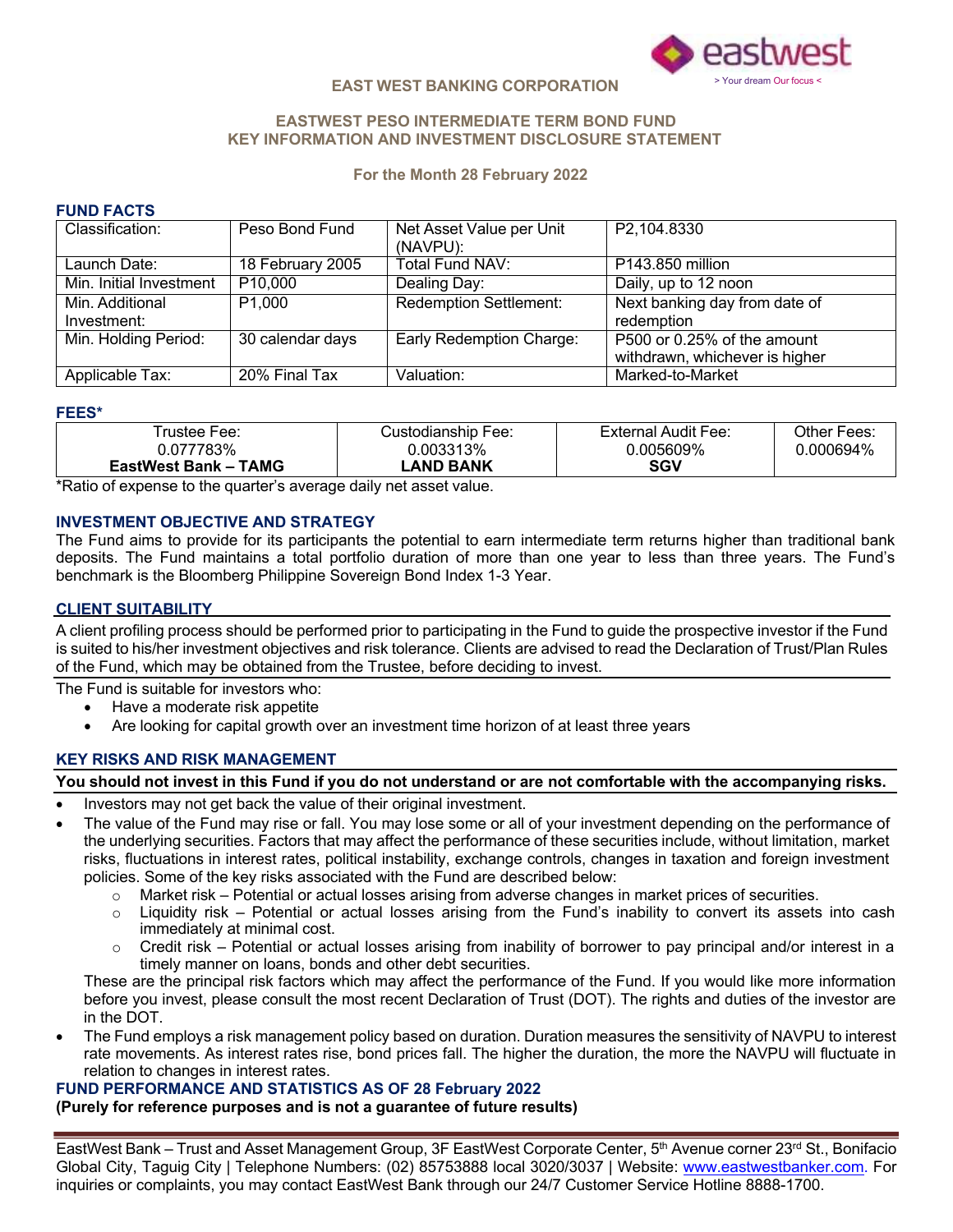# 2200 2150 2100 2050 2000 1950 1900 1850 1800  $\frac{89}{4}$   $\frac{89}{4}$   $\frac{89}{4}$   $\frac{89}{4}$   $\frac{89}{4}$   $\frac{89}{4}$   $\frac{89}{4}$   $\frac{89}{4}$   $\frac{89}{4}$   $\frac{89}{4}$   $\frac{89}{4}$   $\frac{89}{4}$   $\frac{89}{4}$   $\frac{89}{4}$   $\frac{89}{4}$   $\frac{89}{4}$   $\frac{89}{4}$   $\frac{89}{4}$   $\frac{89}{4}$   $\frac{89}{4}$  Dec-21

Cumulative Return

Fund -0.16% 0.29% -0.63% 3.83% 2.71%

1Mo YTD 1Yr 3Yrs 5Yrs

NAVPU Graph NAVPU over the past 12 months

| Highest                  | 2,129.0870 |
|--------------------------|------------|
| Lowest                   | 2,092.7571 |
| <b>Key Statistics</b>    |            |
| Weighted Ave. Duration   | 1.39       |
| Volatility, Past 1 Year* | 0.000669   |
| Sharpe Ratio**           | $-1.52$    |
| Information Ratio***     | -1.98      |
| Top Five Holdings (%)    |            |
| <b>RTB 5-11</b>          | 23.41%     |
| <b>RTB 5-12</b>          | 14.74%     |
| T-Bill                   | 8.61%      |
| RTR 5-14                 | 7.65%      |
| <b>FXTN 5-75</b>         | 6.46%      |

\*Volatility measures the degree to which the Fund fluctuates on a daily basis vis-à-vis its average return over a period of time.

Annualized Return

\*\*Sharpe Ratio is used to characterize how well the return of a Fund compensates the investor for the level of risk taken. The higher the number, the better.

\*\*\*Information Ratio measures reward-to-risk efficiency of the portfolio relative to the benchmark. The higher the number, the higher the reward per unit of risk.

\*\*\*\*New benchmark approved October 31, 2019

#### **OTHER DISCLOSURES**

RELATED PARTY TRANSACTIONS. The Fund has deposits with EastWest Bank amounting to P7.36 million, and a bond investment in Filinvest Development Corp amounting to P5 million. The investment outlets were approved by the Board of Directors. All related party transactions are conducted on a best execution and arm's length basis.

OUTLOOK AND STRATEGY. . The bond market remained defensive despite February inflation clocking in at 3.0%, lower than 3.3% market estimate, as surging oil prices due to the Russia – Ukraine war could push inflation higher globally. BSP Governor Benjamin Diokno reiterated that support on economic recovery will be their priority and that raising key rates will still be on the second half of the year. We expect the bond market to remain defensive amid global inflation and growth risks. The Fund looks to invest in liquid fixed income securities and maintain portfolio duration within acceptable levels.

PROSPECTIVE INVESTMENTS. The Fund's prospective investments include securities issued by or guaranteed by the Philippine government, marketable fixed income securities issued by corporations and traded in an organized exchange, securities issued by or guaranteed by any government of a foreign country or any political subdivision of a foreign country, securities issued by any supranational entity, loans traded in an organized exchange, savings and time deposits in any bank or financial institution, and other tradable investment outlets categories as the BSP may allow.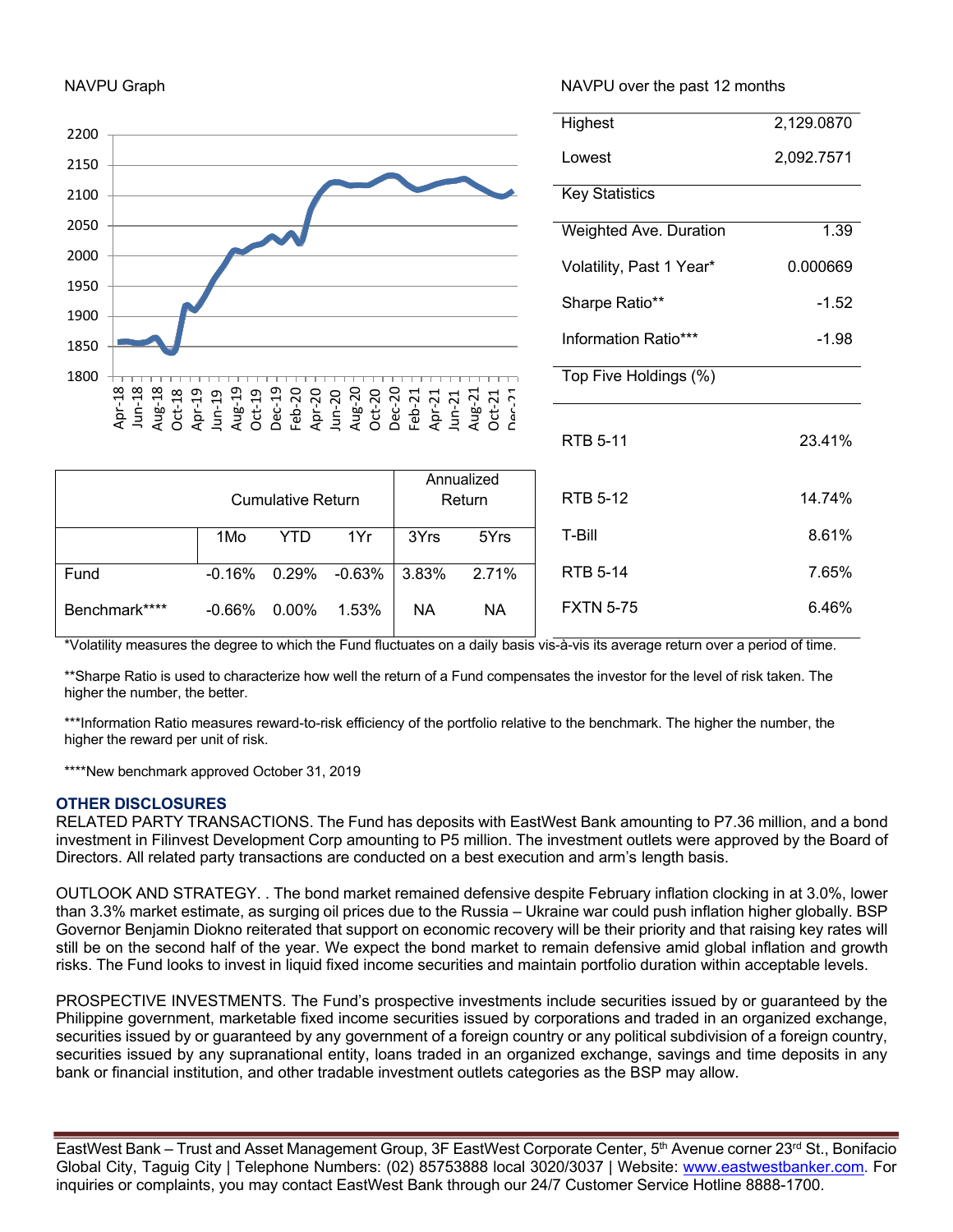

#### **EASTWEST DOLLAR INTERMEDIATE TERM BOND FUND KEY INFORMATION AND INVESTMENT DISCLOSURE STATEMENT**

#### **For the Month 28 February 2022**

| <b>FUND FACTS</b>  |                            |                               |                                        |
|--------------------|----------------------------|-------------------------------|----------------------------------------|
| Classification:    | <b>US Dollar Bond Fund</b> | Net Asset Value per Unit      | <b>USD 141.1430</b>                    |
|                    |                            | (NAVPU):                      |                                        |
| Launch Date:       | 18 March 2005              | Total Fund NAV:               | USD 2.201 million                      |
| Minimum Initial    | <b>USD 2,000</b>           | Dealing Day:                  | Daily, up to 12 noon                   |
| Investment:        |                            |                               |                                        |
| Minimum Additional | <b>USD 200</b>             | <b>Redemption Settlement:</b> | 3 banking days from date of redemption |
| investment:        |                            |                               |                                        |
| Minimum Holding    | 30 calendar days           | Early Redemption              | USD 10.00 or 0.25% of the amount       |
| Period:            |                            | Charge:                       | withdrawn, whichever is higher         |
| Applicable Tax:    | 15% Final Tax              | Valuation:                    | Marked-to-Market                       |
| <b>FEES*</b>       |                            |                               |                                        |
|                    |                            |                               |                                        |

| Trustee Fee:                | Custodianship Fee: | <b>External Audit Fee:</b> | Other Fees: |
|-----------------------------|--------------------|----------------------------|-------------|
| 0.038954%                   | 0.003161%          | 0.007085%                  | 0.000000%   |
| <b>EastWest Bank – TAMG</b> | -AND BANK          | SGV                        |             |

\*Ratio of expense to the quarter's average daily net asset value.

# **INVESTMENT OBJECTIVE AND STRATEGY**

The Fund aims to achieve for its participants the potential to earn enhanced intermediate-term returns by investing in sovereign bonds issued by the Republic of the Philippines and other countries, corporate notes and bonds, term deposits and other tradable instruments. The Fund maintains a total portfolio duration of up to three years. The Fund's benchmark is the 25% Bloomberg EM USD Sovereign: Philippines Total Return Index + 75% Average Philippine US Dollar Savings Deposit Rate.

# **CLIENT SUITABILITY**

A client profiling process should be performed prior to participating in the Fund to guide the prospective investor if the Fund is suited to his/her investment objectives and risk tolerance. Clients are advised to read the Declaration of Trust/Plan Rules of the Fund, which may be obtained from the Trustee, before deciding to invest.

The Fund is suitable for investors who:

- Have a moderate risk appetite
- Are looking for capital growth over an investment time horizon of at least three years

# **KEY RISKS AND RISK MANAGEMENT**

# You should not invest in this Fund if you do not understand or are not comfortable with the accompanying risks.

- Investors may not get back the value of their original investment.
- The value of the Fund may rise or fall. You may lose some or all of your investment depending on the performance of the underlying securities. Factors that may affect the performance of these securities include, without limitation, market risks, fluctuations in interest rates, political instability, exchange controls, changes in taxation and foreign investment policies. Some of the key risks associated with the Fund are described below:
	- o Market risk Potential or actual losses arising from adverse changes in market prices of securities.
	- o Liquidity risk Potential or actual losses arising from the Fund's inability to convert its assets into cash immediately at minimal cost.
	- $\circ$  Credit risk Potential or actual losses arising from inability of borrower to pay principal and/or interest in a timely manner on loans, bonds and other debt securities.
- v **THE UIT FUND IS NOT A DEPOSIT AND IS NOT INSURED BY THE PHILIPPINE DEPOSIT INSURANCE CORPORATION (PDIC)**
- v **THE RETURNS CANNOT BE GUARANTEED AND HISTORICAL NAVPU IS FOR ILLUSTRATION OF NAVPU MOVEMENTS / FLUCTUATIONS ONLY**
- v **WHEN REDEEMING, THE PROCEEDS MAY BE WORTH LESS THAN THE ORIGINAL INVESTMENT AND ANY LOSSES WILL BE SOLELY FOR THE ACCOUNT OF THE CLIENT**
- v **THE TRUSTEE IS NOT LIABLE FOR ANY LOSS UNLESS UPON WILLFUL DEFAULT, BAD FAITH OR GROSS NEGLIGENCE**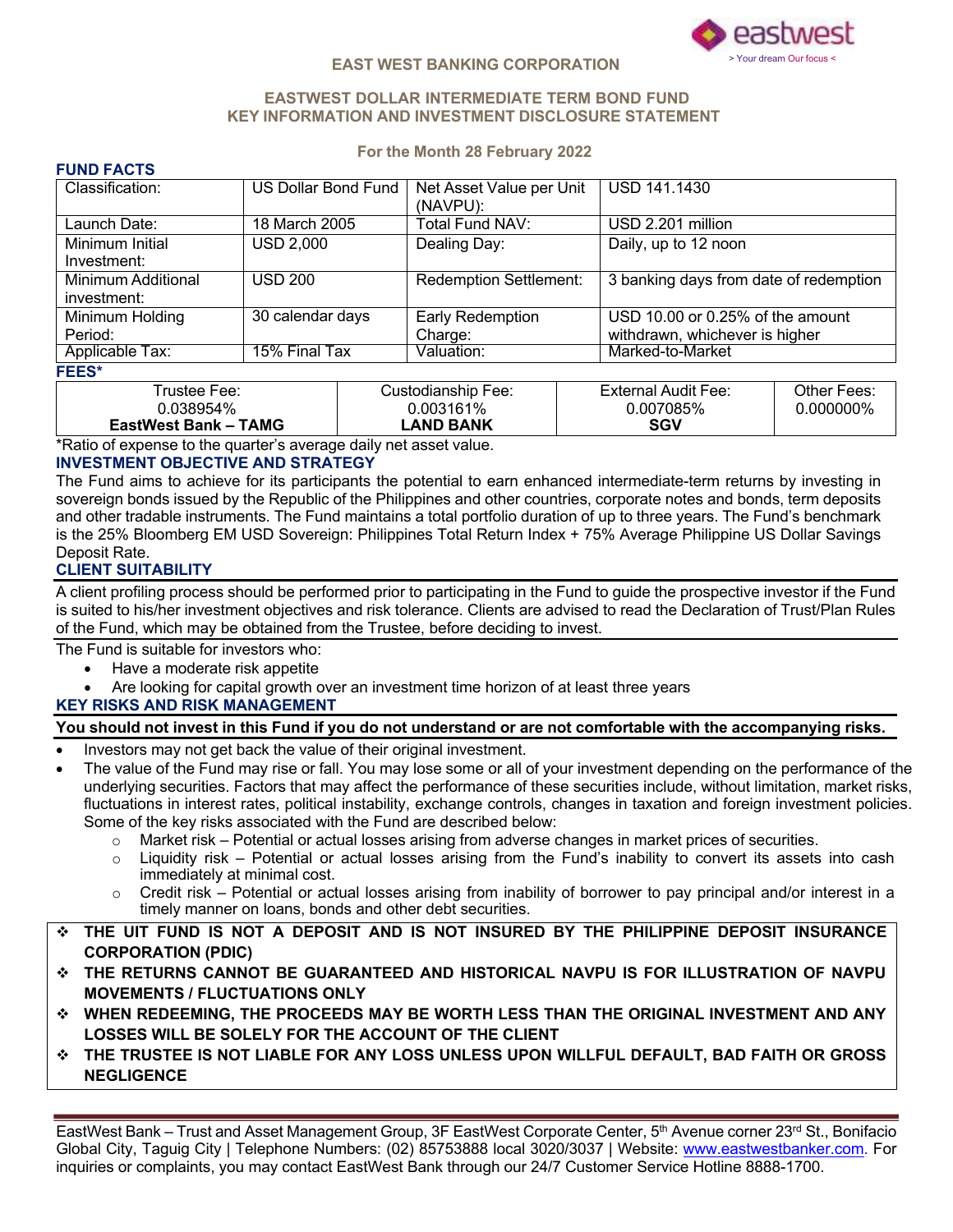These are the principal risk factors which may affect the performance of the Fund. If you would like more information before you invest, please consult the most recent Declaration of Trust (DOT). The rights and duties of the investor are in the DOT.

• The Fund employs a risk management policy based on duration. Duration measures the sensitivity of NAVPU to interest rate movements. As interest rates rise, bond prices fall. The higher the duration, the more the NAVPU will fluctuate in relation to changes in interest rates.

# **FUND PERFORMANCE AND STATISTICS AS OF 28 February 2022**

Benchmark\*\*\*\* -0.92% -1.92% -1.20% NA NA

#### **(Purely for reference purposes and is not a guarantee of future results)**

NAVPU Graph

NAVPU over the past 12 months

BPI 23 8.81%

| 148                                                    |          |                          |          |            |        | Highest                   | 145.7002 |
|--------------------------------------------------------|----------|--------------------------|----------|------------|--------|---------------------------|----------|
| 146                                                    |          |                          |          |            |        | Lowest                    | 141.1430 |
| 144                                                    |          |                          |          |            |        | <b>Key Statistics</b>     |          |
| 142                                                    |          |                          |          |            |        |                           |          |
| 140                                                    |          |                          |          |            |        | Weighted Ave. Duration    | 1.45     |
| 138<br>136                                             |          |                          |          |            |        | Volatility, Past 1 Year*  | 0.00077  |
| 134                                                    |          |                          |          |            |        | Sharpe Ratio**            | $-0.05$  |
| 132                                                    |          |                          |          |            |        | Information Ratio***      | $-0.05$  |
| 130<br>AP 19 19 19 19 19 19 19 19 19 19 19 17 17 18 17 |          |                          |          |            |        | Top Five Holdings (%)     |          |
|                                                        |          |                          |          |            |        | ROP <sub>24</sub>         | 27.20%   |
|                                                        |          |                          |          | Annualized |        |                           |          |
|                                                        |          | <b>Cumulative Return</b> |          |            | Return | TD - Other Bank           | 12.72%   |
|                                                        | 1Mo      | <b>YTD</b>               | 1Yr      | 3Yrs       | 5Yrs   | <b>TD - Eastwest Bank</b> | 11.18%   |
| Fund                                                   | $-1.27%$ | $-2.09%$                 | $-2.63%$ | 1.61%      | 1.36%  | <b>ROP 25</b>             | 10.95%   |
|                                                        |          |                          |          |            |        |                           |          |

\*Volatility measures the degree to which the Fund fluctuates on a daily basis vis-à-vis its average return over a period of time.

\*\*Sharpe Ratio is used to characterize how well the return of a Fund compensates the investor for the level of risk taken. The higher the number, the better.

\*\*\*Information Ratio measures reward-to-risk efficiency of the portfolio relative to the benchmark. The higher the number, the higher the reward per unit of risk.

\*\*\*\*Benchmark under review

#### **OTHER DISCLOSURES**

RELATED PARTY TRANSACTIONS. The Fund has deposits with EastWest Bank amounting to \$152,216. The investment outlets were approved by the Board of Directors. Moreover, all related party transactions are conducted on a best execution and arm's length basis.

OUTLOOK AND STRATEGY. Economists expect oil price to top \$ 100 a barrel if the Russian – Ukraine conflict escalates further into a full-blown war. The Fed is expected to raise rate at its March policy meeting by as much as 25 bps in a bid to combat inflation which is running at a 40 year high. Analysts now expects the Fed to hike interest rates by as much as 7 times through 2022. We expect yields to trade sideways with a downward bias on the Fed's hawkish prospect. The Fund looks to invest in liquid securities and maintain portfolio duration within acceptable limits.

PROSPECTIVE INVESTMENTS. The Fund's prospective investments include securities issued by or guaranteed by the Philippine government, marketable fixed income securities issued or guaranteed by corporations and traded in an organized exchange, securities issued or guaranteed by any government of foreign country or any political subdivision of foreign country, securities issued or guaranteed by any supranational entity, loans traded in an organized exchange, savings and time deposits in any bank of financial institution, and other tradable investment outlets categories as the BSP may allow.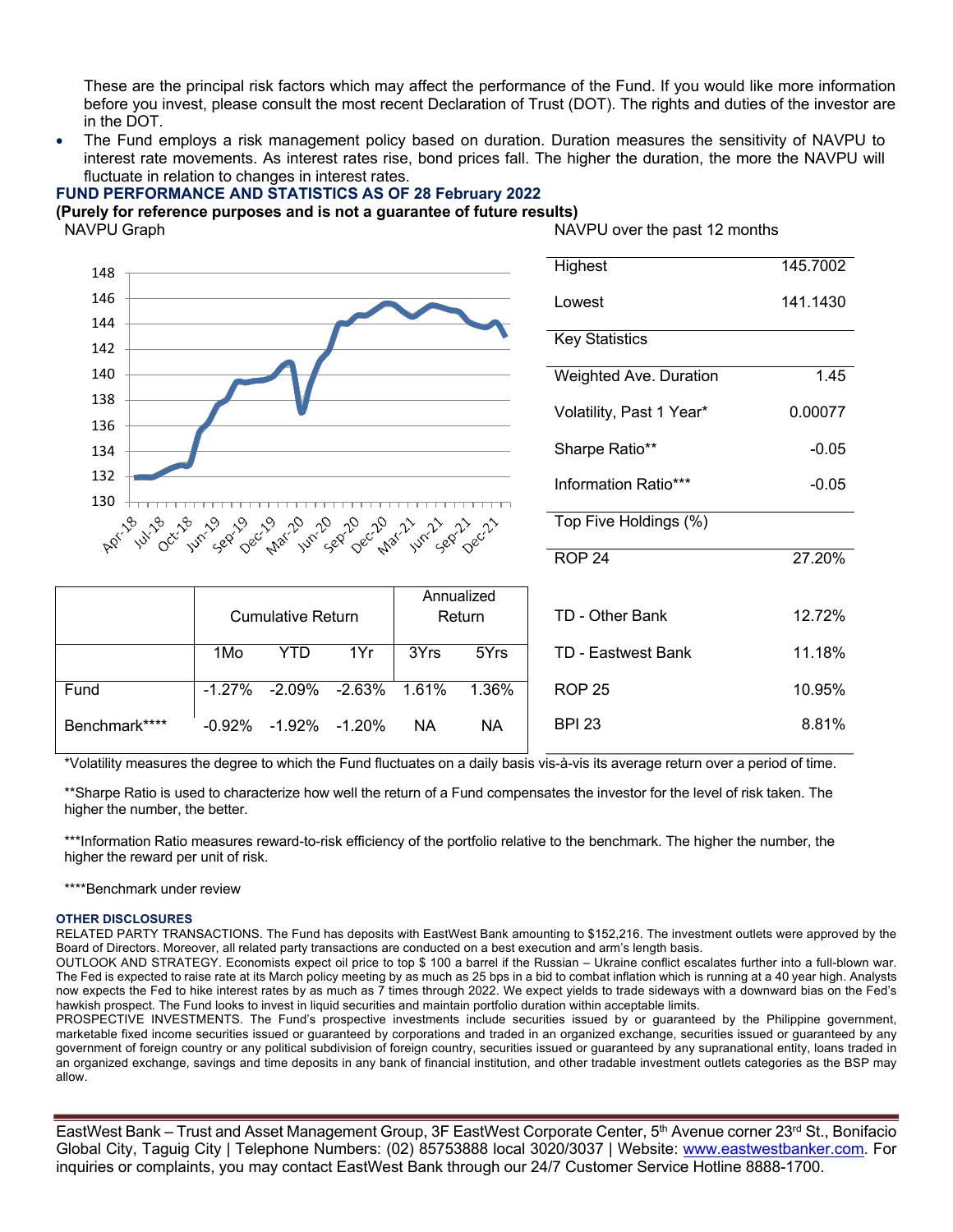

# **EASTWEST PESO LONG TERM BOND FUND KEY INFORMATION AND INVESTMENT DISCLOSURE STATEMENT**

#### **For the Month 28 February 2022**

# **FUND FACTS**

| Classification:          | Peso Bond Fund     | Net Asset Value per Unit<br>(NAVPU): | P1,631.3767                     |
|--------------------------|--------------------|--------------------------------------|---------------------------------|
| Launch Date:             | March 2007         | Total Fund NAV:                      | P129.909 million                |
| Min. Initial Investment: | P50,000            | Dealing Day:                         | Daily, up to 12 noon            |
| Min. Additional          | P <sub>1,000</sub> | <b>Redemption Settlement:</b>        | Next banking day from date of   |
| Investment:              |                    |                                      | redemption                      |
| Min. Holding Period:     | 180 calendar days  | Early Redemption Charge:             | P500 or 0.25% of the amount     |
|                          |                    |                                      | withdrawn, whichever is higher. |
| Applicable Tax:          | 20% Final Tax      | Valuation:                           | Marked-to-Market                |

#### **FEES\***

| Trustee Fee:         | Custodianship Fee: | External Audit Fee: | Other Fees: |
|----------------------|--------------------|---------------------|-------------|
| 0.077780%            | 0.005800%          | 0.006158%           | 0.000000%   |
| EastWest Bank - TAMG | LAND BANK          | <b>SGV</b>          |             |

\*Ratio of expense to the quarter's average daily net asset value.

# **INVESTMENT OBJECTIVE AND STRATEGY**

The Fund aims to provide for its participants the potential to earn higher long-term returns by investing in a diversified portfolio of deposits and tradable debt securities issued by Philippine corporations, government and its agencies. The Fund has an average total portfolio duration of more than five years. The Fund's benchmark is the Bloomberg Philippine Sovereign Bond Index AI.

# **CLIENT SUITABILITY**

A client profiling process should be performed prior to participating in the Fund to guide the prospective investor if the Fund is suited to his/her investment objectives and risk tolerance. Clients are advised to read the Declaration of Trust/Plan Rules of the Fund, which may be obtained from the Trustee, before deciding to invest.

The Fund is suitable for investors who:

- Have an aggressive risk appetite
- Are looking for long-term capital growth over an investment time horizon of at least five years

# **KEY RISKS AND RISK MANAGEMENT**

# You should not invest in this Fund if you do not understand or are not comfortable with the accompanying risks.

- Investors may not get back the value of their original investment upon redemption.
- The value of the Fund may rise or fall. You may lose some or all your investment depending on the performance of the underlying securities. Factors that may affect the performance of these securities include, without limitation, market risks, fluctuations in interest rates, political instability, exchange controls, changes in taxation and foreign investment policies. Some of the key risks associated with the Fund are described below:
	- o Market risk Potential or actual losses arising from adverse changes in market prices of securities.
	- o Liquidity risk Potential or actual losses arising from the Fund's inability to convert its assets into cash immediately at minimal cost.
	- Credit risk Potential or actual losses arising from inability of borrower to pay principal and/or interest in a timely manner on loans, bonds and other debt securities.
- v **THE UIT FUND IS NOT A DEPOSIT AND IS NOT INSURED BY THE PHILIPPINE DEPOSIT INSURANCE CORPORATION (PDIC)**
- v **THE RETURNS CANNOT BE GUARANTEED AND HISTORICAL NAVPU IS FOR ILLUSTRATION OF NAVPU MOVEMENTS / FLUCTUATIONS ONLY**
- v **WHEN REDEEMING, THE PROCEEDS MAY BE WORTH LESS THAN THE ORIGINAL INVESTMENT AND ANY LOSSES WILL BE SOLELY FOR THE ACCOUNT OF THE CLIENT**
- v **THE TRUSTEE IS NOT LIABLE FOR ANY LOSS UNLESS UPON WILLFUL DEFAULT, BAD FAITH OR GROSS NEGLIGENCE**

complaints, you may contact EastWest Bank through our 24/7 Customer Service Hotline 8888-1700. EastWest Bank – Trust Division, 3F EastWest Corporate Center, 5<sup>th</sup> Avenue corner 23<sup>rd</sup> St., Bonifacio Global City, Taguig City | Telephone Numbers: (02) 85753888 local 3020/3037 | Website: www.eastwestbanker.com. For inquiries or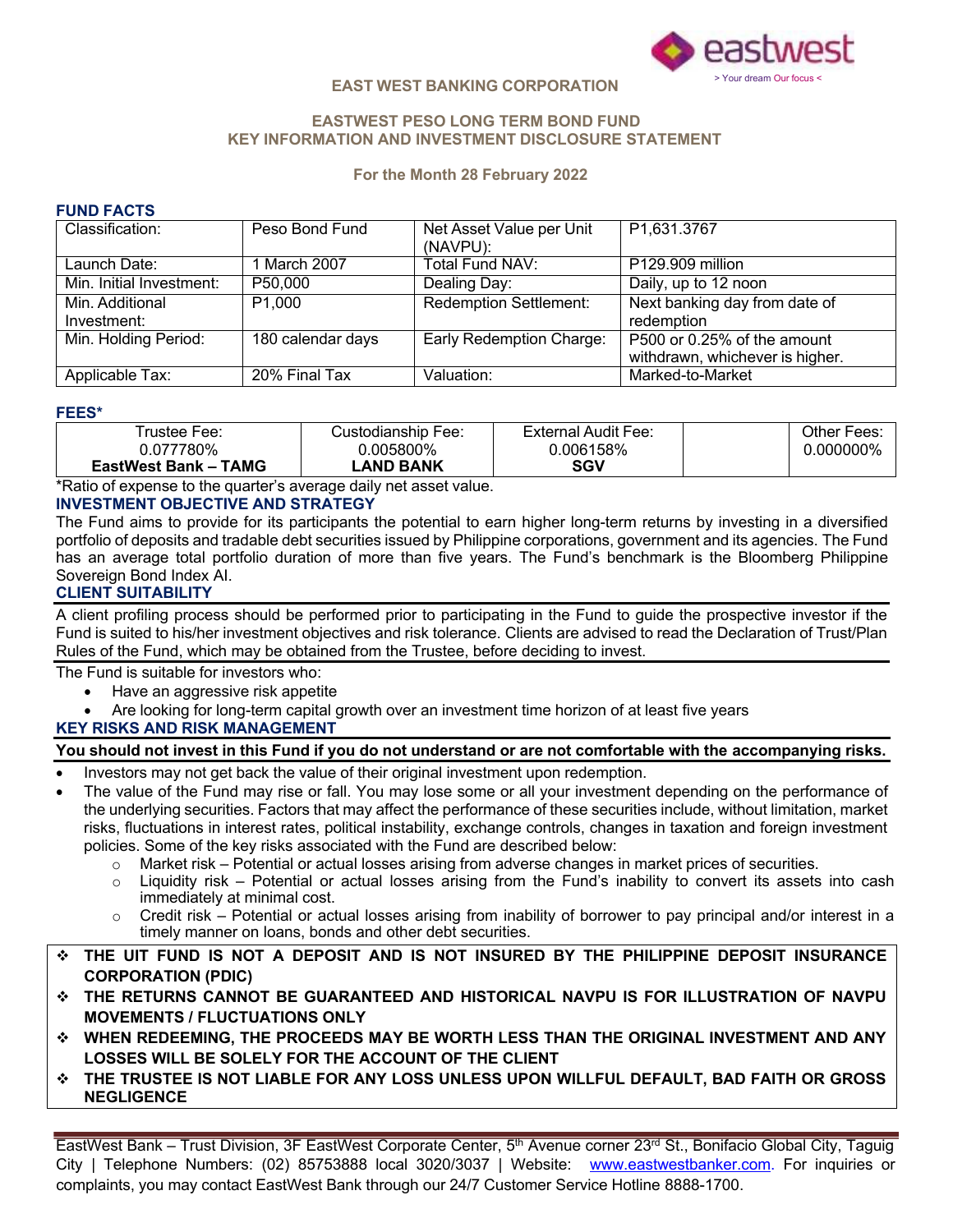These are the principal risk factors which may affect the performance of the Fund. If you would like more information before you invest, please consult the most recent Declaration of Trust (DOT). The rights and duties of the investor are in the DOT.

• The Fund employs a risk management policy based on duration. Duration measures the sensitivity of NAVPU to interest rate movements. As interest rates rise, bond prices fall. The higher the duration, the more the NAVPU will fluctuate in relation to changes in interest rates.

#### **FUND PERFORMANCE AND STATISTICS AS OF 28 February 2022**

**(Purely for reference purposes and is not a guarantee of future results)**

Annualized 1500 1400 1300 Cumulative Return | Return 1Mo YTD 1Yr 3Yrs 5Yrs Fund -2.29% -2.11% -4.28% 4.54% 2.56% Benchmark\*\*\*\* -2.35% -2.08% -2.44% NA NA Volatility, Past 1 Year\* 0.001644 Sharpe Ratio\*\* The Contract of the Sharpe Ratio Information Ratio\*\*\* Fig. 01 Top Five Holdings (%) FXTN 10-67 13.03% FXTN 25-11 11.64% FXTN 5-77 9.65% TD - Eastwest Bank 9.44% RTB 5-14 9.16% Apr-18 Jun-18 Aug-18 Oct-18 Apr-19 Jun-19 Aug-19 Oct-19 Dec-19 Feb-20 Apr-20 Jun-20 Aug-20 Oct-20 Dec-20 Feb-21 Apr-21 Jun-21 Aug-21 Oct-21 Dec-21 NAVPU Graph NAVPU over the past 12 months 1900  $\overline{ }$  Highest 1,724.5117 1800 Lowest 1,631.3767 Key Statistics 1700 Weighted Ave. Duration 5.20 1600

 $^\star$ Volatility measures the degree to which the Fund fluctuates on a daily basis vis-à-vis its average return over a period of time.

\*\*Sharpe Ratio is used to characterize how well the return of a Fund compensates the investor for the level of risk taken. The higher the number, the better.

\*\*\*Information Ratio measures reward-to-risk efficiency of the portfolio relative to the benchmark. The higher the number, the higher the reward per unit of risk.

\*\*\*\*New benchmark approved October 31, 2019

#### **OTHER DISCLOSURES**

RELATED PARTY TRANSACTIONS. The Fund has deposits with EastWest Bank amounting to P10.14 million, and bond investments in Filinvest Development Corp and Filinvest Land amounting to P3 million and P930,000, respectively. The investment outlets were approved by the Board of Directors. All related party transactions are conducted on a best execution and arm's length basis.

OUTLOOK AND STRATEGY. The bond market remained defensive despite February inflation clocking in at 3.0%, lower than 3.3% market estimate, as surging oil prices due to the Russia – Ukraine war could push inflation higher globally. BSP Governor Benjamin Diokno reiterated that support on economic recovery will be their priority and that raising key rates will still be on the second half of the year. We expect the bond market to remain defensive amid global inflation and growth risks. The Fund looks to invest in liquid fixed income securities and maintain portfolio duration within acceptable levels.

PROSPECTIVE INVESTMENTS. The Fund's prospective investments include securities issued by or guaranteed by the Philippine government, marketable fixed income securities issued or guaranteed by corporations and traded in an organized exchange, securities issued or guaranteed by any government of a foreign country or any political subdivision of a foreign country, securities issued or guaranteed by any supranational entity, loans traded in an organized exchanged, savings and time deposits in any bank or financial institution, and other tradable investment outlets categories as the BSP may allow.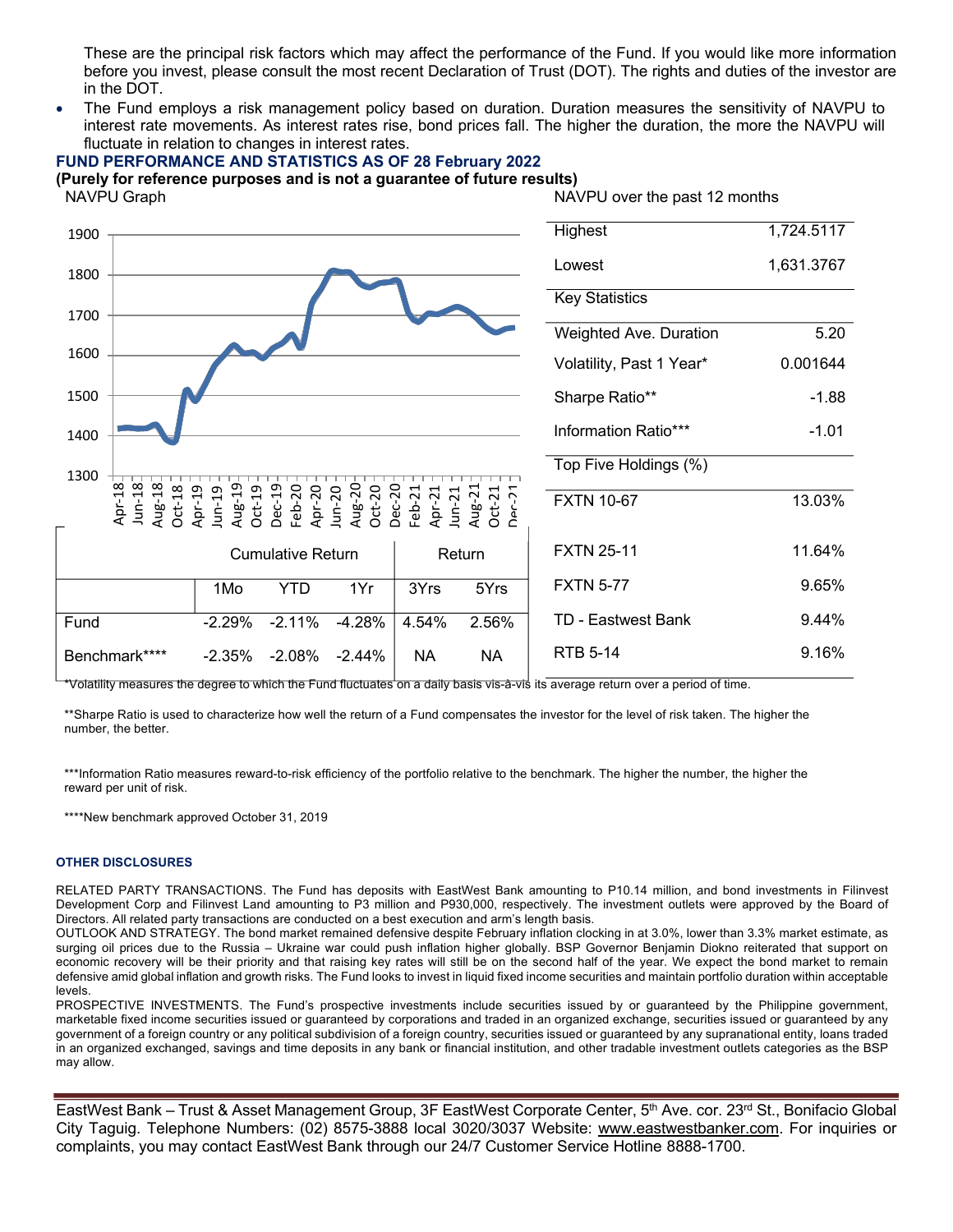

#### **EASTWEST BANKING CORPORATION** > Your dream Our focus

# **EASTWEST PSEI TRACKER FUND KEY INFORMATION AND INVESTMENT DISCLOSURE STATEMENT**

# **For the Month 28 February 2022**

# **FUND FACTS**

| Classification:             | <b>PSEi Tracker Fund</b>                                                           | Net Asset Value per Unit<br>(NAVpU): | Php 104.9802                                                        |
|-----------------------------|------------------------------------------------------------------------------------|--------------------------------------|---------------------------------------------------------------------|
| Launch Date:                | December 1, 2015                                                                   | Total Fund NAV:                      | Php 6,189.791 million                                               |
| Min. Initial Investment:    | Php10,000.00                                                                       | Dealing Day:                         | Daily, up to 12 noon                                                |
| Min. Additional Investment: | Php1,000.00                                                                        | <b>Redemption Settlement:</b>        | 4 banking days from date of<br>redemption                           |
| Min. Holding Period:        | 30 calendar days                                                                   | Early Redemption<br>Charge:          | Php500 or 0.25% of the<br>redemption amount, whichever<br>is higher |
| Applicable Tax:             | 20% final tax on interest<br>income from fixed income,<br>money market investments | Valuation:                           | Marked-to-Market                                                    |

**FEES\***

| .                                        |                    |                     |             |
|------------------------------------------|--------------------|---------------------|-------------|
| Trustee Fee∶                             | Custodianship Fee: | External Audit Fee: | Other Fees: |
| .058254%                                 | 006641%            | .000132%            | .000038%    |
| <b>EastWest Bank - Trust &amp; Asset</b> | <b>HSBC</b>        | SGV                 |             |
| <b>Management Group</b>                  |                    |                     |             |

\*Ratio of expense to the quarter's average daily net asset value.

# **INVESTMENT OBJECTIVE AND STRATEGY**

The Fund seeks to achieve investment returns that track the performance of the Philippine Stock Exchange Index (PSEi) by investing in a diversified portfolio of stocks comprising the PSEi in the same weights as the index. The Fund will be passively managed by EW Trust & Asset Management Group.

# **CLIENT SUITABILITY**

Client profiling process should be performed prior to participating in the Fund to guide the prospective investor if the Fund is suited to his/her investment objectives and risk tolerance. Clients are advised to read the Declaration of Trust/Plan Rules of the Fund, which may be obtained from the Trustee, before deciding to invest.

The Fund is ideal for investors who: (a) have high risk appetite; and (b) are looking for capital growth with a longterm investment horizon of at least ten (10) years.

# **KEY RISKS AND RISK MANAGEMENT**

You should not invest in this Fund if you do not understand or are not comfortable with the accompanying risks.

- Investors may not get back the value of their original investment upon redemption.
- The value of the Fund may rise or fall. You may lose some or all of your investment depending on the performance of the underlying securities. Factors that may affect the performance of these securities include, without limitation,
- v **THE UIT FUND IS NOT A DEPOSIT AND IS NOT INSURED BY THE PHILIPPINE DEPOSIT INSURANCE CORPORATION (PDIC).**
- v **THE RETURNS CANNOT BE GUARANTEED AND HISTORICAL NAVPU IS FOR ILLUSTRATION OF NAVPU MOVEMENTS / FLUCTUATIONS ONLY.**
- v **WHEN REDEEMING, THE PROCEEDS MAY BE WORTH LESS THAN THE ORIGINAL INVESTMENT AND ANY LOSSES WILL BE SOLELY FOR THE ACCOUNT OF THE CLIENT.**
- v **THE TRUSTEE IS NOT LIABLE FOR ANY LOSS UNLESS UPON WILLFUL DEFAULT, BAD FAITH OR GROSS NEGLIGENCE.**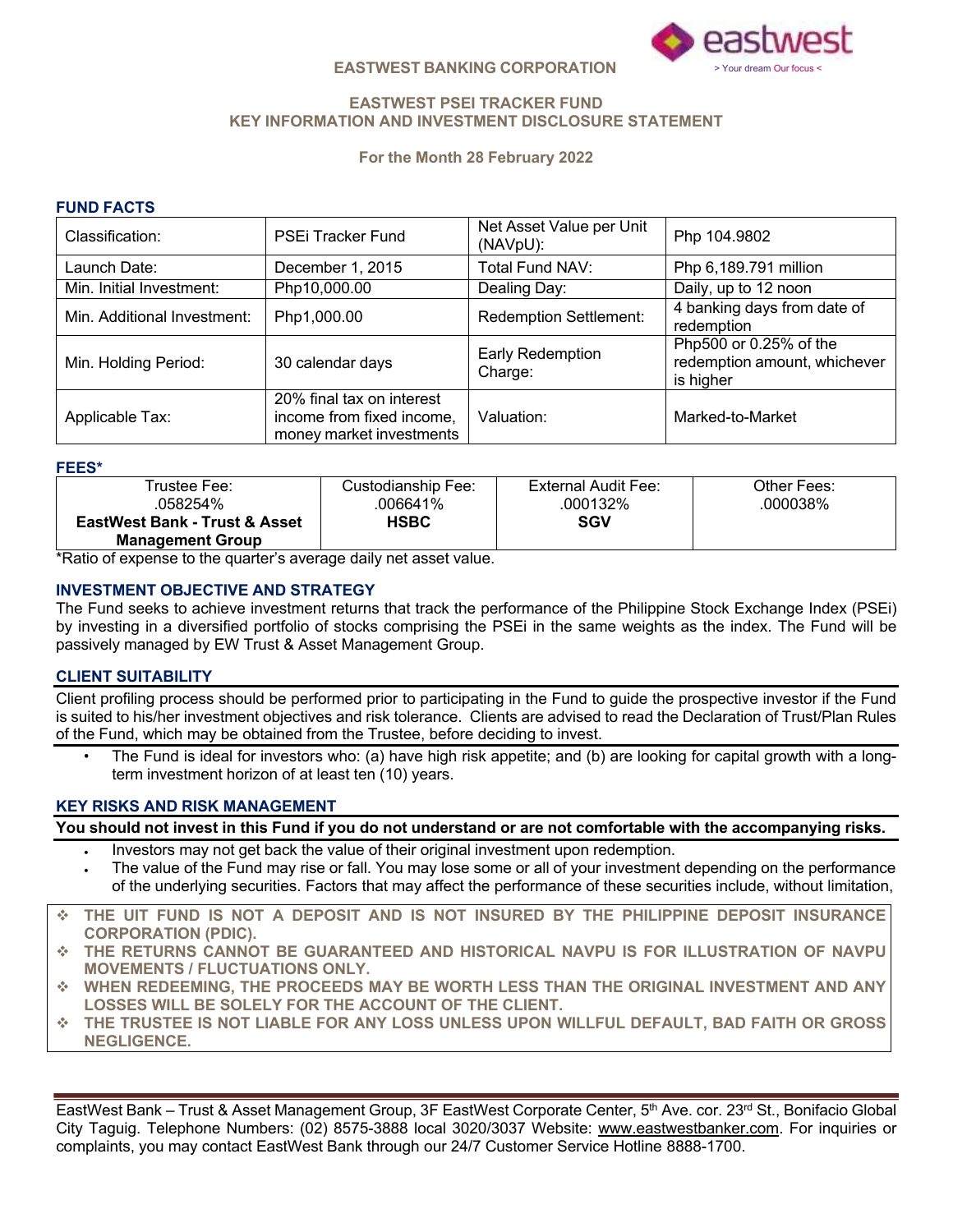market risks, fluctuations in interest rates, political instability, exchange controls, changes in taxation and foreign investment policies. Some of the key risks associated with the Fund are described below:

- Market risk Potential or actual losses arising from adverse changes in market prices of securities.
- Liquidity risk Potential or actual losses arising from the Fund's inability to convert its assets into cash immediately at minimal cost.
- Index Tracking risk Potential or actual losses arising from not being able to achieve a level of return that matches the index being tracked by the fund.
- These are the principal risk factors which may affect the performance of the Fund. If you would like more information before you invest, please consult the most recent Declaration of Trust (DOT). The rights and duties of the investor are in the DOT.

#### **FUND PERFORMANCE AND STATISTICS AS OF 28 FEBRUARY 2022 (Purely for reference purposes and is not a guarantee of future results)**

#### nchmark NAVPU Graph NAVPU over the past 12 months 115 105 95 85 Highest 107.7869 Lowest 88.9269 Key Statistics Volatility, Past 1 Year\* 0.011544 Sharpe Ratio\*\* 0.03 Tracking Error\*\*\* 0.0005 75 Top Ten Holdings (%) 65 SM Investments Corporation<br>  $xe^{x^2} - x^{x^3} - x^{x^2} - x^{x^2} - x^{x^3} - x^{x^2} - x^{x^2} - x^{x^2} - x^{x^2} - x^{x^2} - x^{x^2} - x^{x^2} - x^{x^2} - x^{x^2} - x^{x^2} - x^{x^2} - x^{x^2} - x^{x^2} - x^{x^2} - x^{x^2} - x^{x^2} - x^{x^2} - x^{x^2} - x^{x^2} - x^{x^2} - x^{x^2} - x^{x^2}$ SM Prime Holdings, Inc. 13.27 10.94 Ayala Land, Inc. 2008) 7.87 BDO Unibank, Inc. 6.41 Ayala Corporation International Container Terminal Services, Inc. 6.10 5.64 Bank of the Philippine Islands 5.57 Returns **Cumulative Cumulative Cumulative** JG Summit Holdings, Inc. 4.67 1Mo YTD 1Yr 3Yr Aboitiz Equity Ventures Inc. 4.08 Fund -0.77% 2.49% 8.17% -1,13% PLDT, Inc. 3.80 Benchmark -0.69% 2.64% 7.60% -5.12%

\*Volatility measures the degree to which the Fund fluctuates on a daily basis vis-à-vis its average return over a period of time. \*\*Sharpe Ratio is used to characterize how well the return of a Fund compensates the investor for the level of risk taken. The higher the number, the better.

\*\*\*Tracking error is a measure of the deviation of the Fund's returns from the benchmark. The lower the number, the better. **OTHER DISCLOSURES**

RELATED PARTY TRANSACTIONS. The Fund has deposits with EastWest Bank and EastWest Rural Bank amounting to P54.04 million. These investment outlets were approved by the Board of Directors. Likewise, all related party transactions are conducted on best execution and arm's length basis.

OUTLOOK AND STRATEGY. Local equities pared some gains in February despite the good news of COVID-19 case number slowdown and further relaxation of mobility curbs down to Alert Level 2 status. Philippine Stok Exchange Index rebalancing mid-month led to stock price swings. Meanwhile, global inflation jitters on the back of oil price surge and the Russia-Ukraine geopolitical tension have prompted investors to take caution or sell risky assets such as equities. In the coming days, uncertainties amid the Russia-Ukraine war will continue to indicate investor sentiment. The Fund will continue to track the performance of the PSEI.PROSPECTIVE INVESTMENT. The Fund's prospective investments, depending on availability and market development, may include but are not limited to, stocks in the Philippine Stock Exchange Index, Time Deposits, Government Securities and tradable fixed income securities issued by local financial institutions or private corporations.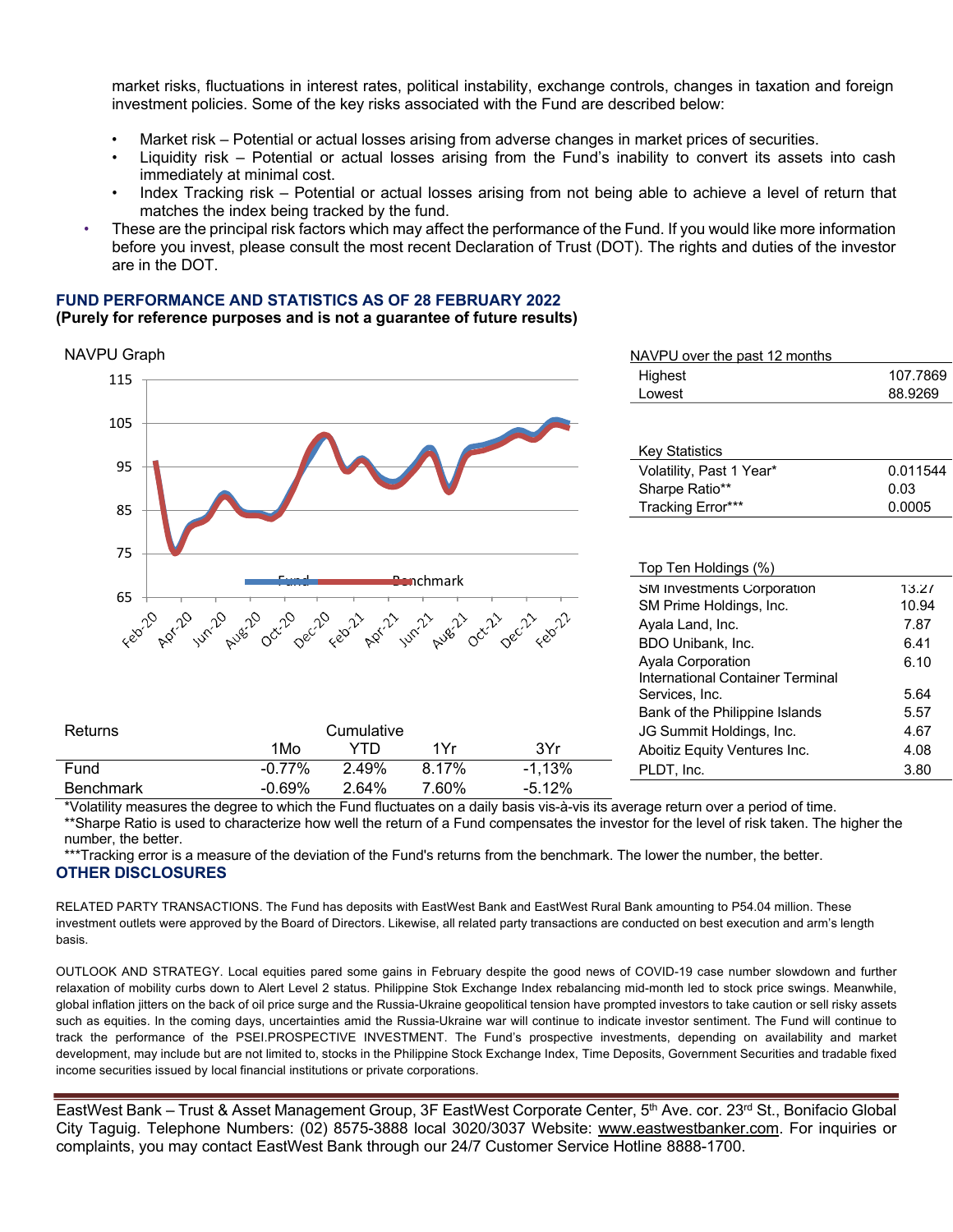

# **EASTWEST PHILEQUITY FEEDER FUND KEY INFORMATION AND INVESTMENT DISCLOSURE STATEMENT**

# **For the Month 28 February 2022**

# **FUND FACTS**

| Classification:                          |                  | <b>Equity Feeder Fund</b>                                                          |                        | Net Asset Value per Unit<br>(NAVpU): |                                           | Php 981.1243                                                        |  |
|------------------------------------------|------------------|------------------------------------------------------------------------------------|------------------------|--------------------------------------|-------------------------------------------|---------------------------------------------------------------------|--|
| Launch Date:                             |                  | October 29, 2014                                                                   | <b>Total Fund NAV:</b> |                                      |                                           | Php 272.923 million                                                 |  |
| Min. Initial Investment:                 |                  | Php10,000.00                                                                       | Dealing Day:           |                                      |                                           | Daily, up to 12 noon                                                |  |
| Min. Additional Investment:              | Php1,000.00      | <b>Redemption Settlement:</b>                                                      |                        |                                      | 4 banking days from date of<br>redemption |                                                                     |  |
| Min. Holding Period:                     | 30 calendar days |                                                                                    |                        | Early Redemption<br>Charge:          |                                           | Php500 or 0.25% of the<br>redemption amount, whichever<br>is higher |  |
| Applicable Tax:                          |                  | 20% final tax on interest<br>income from fixed income,<br>money market investments |                        | Valuation:                           |                                           | Marked-to-Market                                                    |  |
| <b>FEES*</b>                             |                  |                                                                                    |                        |                                      |                                           |                                                                     |  |
| Trustee Fee:                             |                  | Custodianship Fee:                                                                 |                        | External Audit Fee:                  |                                           | Other Fees:                                                         |  |
| 0.077824%                                |                  | $0.000000\%$                                                                       | 0.02873%               |                                      |                                           | 0.000000%                                                           |  |
| <b>EastWest Bank - Trust &amp; Asset</b> |                  |                                                                                    |                        | <b>SGV</b>                           |                                           |                                                                     |  |

\*Ratio of expense to the quarter's average daily net asset value.

#### **INVESTMENT OBJECTIVE AND STRATEGY**

**Management Group**

The Fund, operating as a feeder fund, intends to achieve for its participants long-term capital appreciation through investing primarily in a portfolio of listed Philippine equities. The Fund aims to match or exceed the return of the Philippine Stock Exchange Index (PSEi). Toward this end, the Fund shall invest all or substantially its assets in the Philequity Fund, Inc.

# **CLIENT SUITABILITY**

Client profiling process should be performed prior to participating in the Fund to guide the prospective investor if the Fund is suited to his/her investment objectives and risk tolerance. Clients are advised to read the Declaration of Trust/Plan Rules of the Fund, which may be obtained from the Trustee, before deciding to invest.

• The Fund is suitable for investors who: (a) have high risk appetite; and (b) are looking for capital growth over an investment time horizon of at least 5 years through a managed portfolio of equity securities.

#### **KEY RISKS AND RISK MANAGEMENT**

# You should not invest in this Fund if you do not understand or are not comfortable with the accompanying risks.

- The target fund, Philequity Fund, employs a risk management policy based on appropriate diversification of investments intended to generate long term appreciation of the Fund.
- Investors may not get back the value of their original investment upon redemption.
- The value of the Fund may rise or fall. You may lose some or all of your investment depending on the performance of the underlying securities. Factors that may affect the performance of these securities include, without limitation, market risks, fluctuations in interest rates, political instability, exchange controls, changes in taxation and foreign investment policies. Some of the key risks associated with the Fund are described below:
- v **THE UIT FUND IS NOT A DEPOSIT AND IS NOT INSURED BY THE PHILIPPINE DEPOSIT INSURANCE CORPORATION (PDIC).**
- v **THE RETURNS CANNOT BE GUARANTEED AND HISTORICAL NAVPU IS FOR ILLUSTRATION OF NAVPU MOVEMENTS / FLUCTUATIONS ONLY.**
- v **WHEN REDEEMING, THE PROCEEDS MAY BE WORTH LESS THAN THE ORIGINAL INVESTMENT AND ANY LOSSES WILL BE SOLELY FOR THE ACCOUNT OF THE CLIENT.**
- v **THE TRUSTEE IS NOT LIABLE FOR ANY LOSS UNLESS UPON WILLFUL DEFAULT, BAD FAITH OR GROSS NEGLIGENCE.**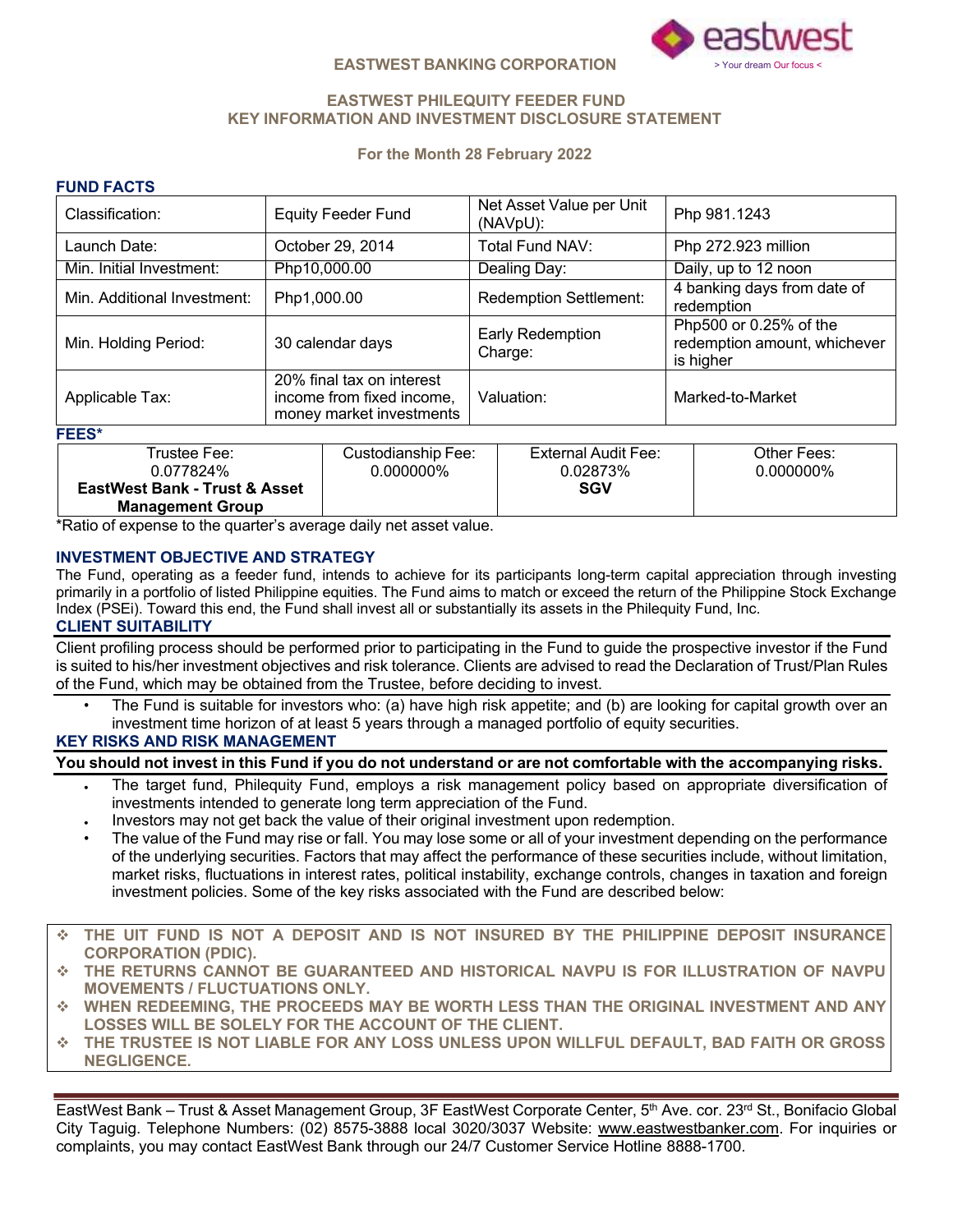- Counterparty risk Potential or actual losses arising from risks particular to a feeder fund arrangement, as the fund is significantly dependent upon the target fund's communicated investment strategy including excessive concentration as well as timing of data transmittal.
- Market risk Potential or actual losses arising from adverse changes in market prices of securities.
- Liquidity Risk Potential or actual losses arising from the Fund's inability to convert its assets into cash immediately at minimal cost.
- These are the principal risk factors which may affect the performance of the Fund. If you would like more information before you invest, please consult the most recent Declaration of Trust (DOT). The rights and duties of the investor are in the DOT.

# **FUND PERFORMANCE AND STATISTICS AS OF 28 FEBRUARY 2022**

#### **(Purely for reference purposes and is not a guarantee of future results) NAVPU Graph**



| NAVPU over the past 12 months        |            |
|--------------------------------------|------------|
| Highest                              | 1,005.9904 |
| Lowest                               | 828.9480   |
|                                      |            |
| <b>Key Statistics</b>                |            |
| Volatility, Past 1 Year*             | 0.01056    |
| Sharpe Ratio**                       | 0.13       |
| Information Ratio***                 | 0.56       |
|                                      |            |
| Portfolio Composition (%)            |            |
| <b>PhilEquity Fund</b>               | 99.62      |
| PhilEquity Fund Top Ten Holdings (%) |            |
| SM Investments Corp.                 | 10.06      |
| SM Prime Holdings Inc.               | 8.15       |
| Int'l. Container Terminal Services   |            |
| Inc.                                 | 7.56       |
| <b>Ayala Corporation</b>             | 7.32       |
| Ayala Land Inc.                      | 6.84       |
| BDO Unibank Inc.                     | 6.80       |
| Bank of the Philippine Islands       | 5.35       |
| Jollibee Foods Corp.                 | 4.59       |
| <b>Aboitiz Equity Ventures</b>       | 4.36       |
| JG Summit Holdings Inc.              | 4.21       |

\*Volatility measures the degree to which the Fund fluctuates on a daily basis vis-à-vis its average return over a period of time. \*\*Sharpe Ratio is used to characterize how well the return of a Fund compensates the investor for the level of risk taken. The higher the number, the better.

\*\*\*Information Ratio measures reward-to-risk efficiency of the portfolio relative to the benchmark. The higher the number, the higher the reward per unit of risk.

#### **OTHER DISCLOSURES**

RELATED PARTY TRANSACTIONS. The Fund's target fund (PhilEquity Fund, Inc.) has holdings of Filinvest Land Inc. and East West Banking Corporation common shares.

OUTLOOK AND STRATEGY. Local equities pared some gains in February despite the good news of COVID-19 case number slowdown and further relaxation of mobility curbs down to Alert Level 2 status. Philippine Stok Exchange Index rebalancing mid-month led to stock price swings. Meanwhile, global inflation jitters on the back of oil price surge and the Russia-Ukraine geopolitical tension have prompted investors to take caution or sell risky assets such as equities. In the coming days, uncertainties amid the Russia-Ukraine war will continue to indicate investor sentiment.

PROSPECTIVE INVESTMENT. The Fund's prospective investments, depending on availability and market development, may include but are not limited to, PhilEquity Fund, Time Deposits, Government Securities and tradable fixed income securities issued by local financial institutions or private corporations. Investment in the PhilEquity Fund may amount up to 100% of total assets but shall not fall below 90% of total assets of the Fund.

inquiries or complaints, you may contact EastWest Bank through our 24/7 Customer Service Hotline 8888-1700. EastWest Bank – Trust Asset Management & Trust Group, 3F EastWest Corporate Center, 5<sup>th</sup> Ave. cor. 23<sup>rd</sup> St., Bonifacio Global City Taguig. Telephone Numbers: (02) 8575-3888 local 3020/3037 Website: www.eastwestbanker.com. For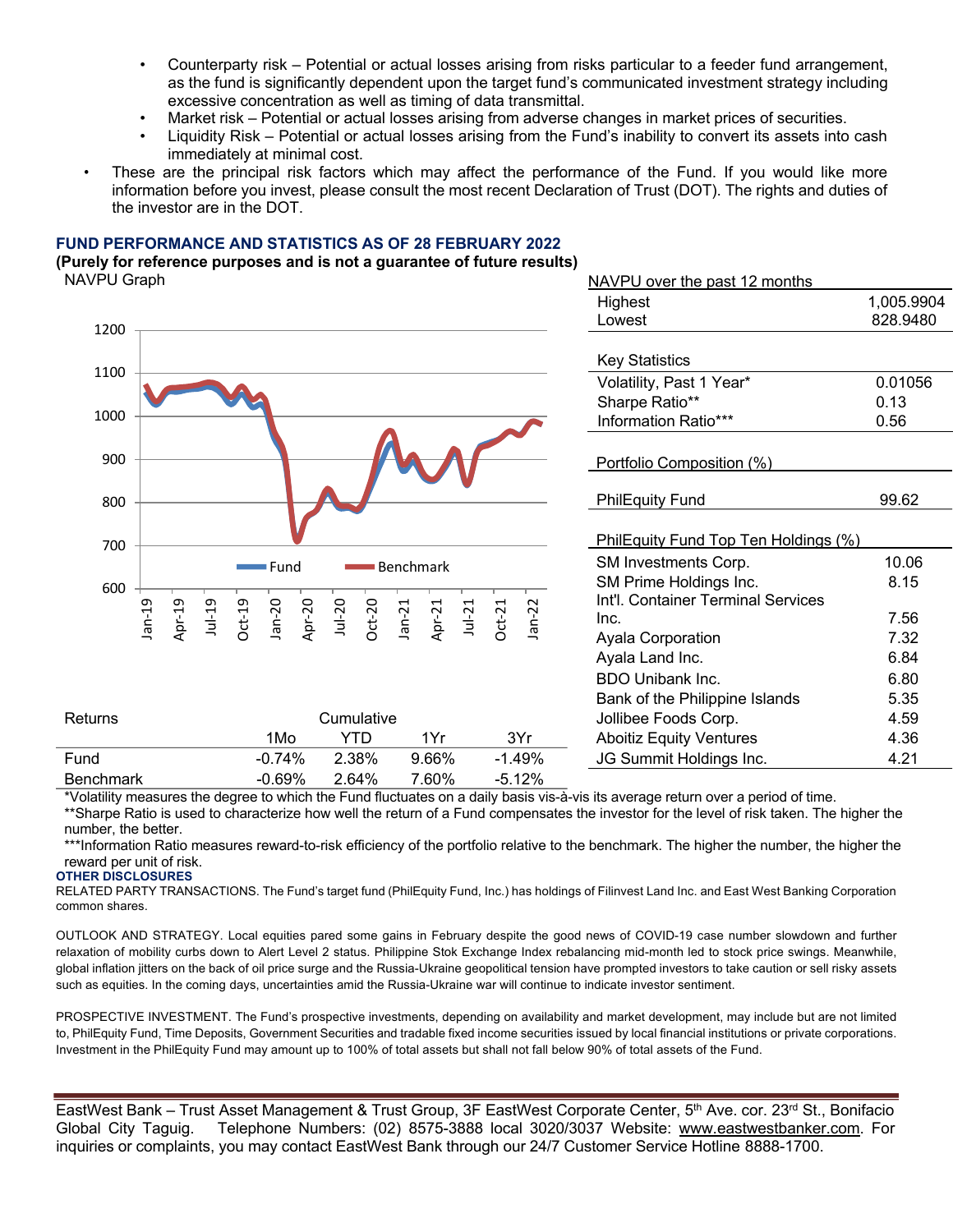

#### **EASTWEST S&P 500 INDEX EQUITY FEEDER FUND KEY INFORMATION AND INVESTMENT DISCLOSURE STATEMENT**

#### **For the Month 28 February 2022**

| Classification:                                                                                                                                                | <b>Equity Feeder Fund</b> | Net Asset Value per Unit<br>(NAVpU): | USD 152.5730                                                        |  |
|----------------------------------------------------------------------------------------------------------------------------------------------------------------|---------------------------|--------------------------------------|---------------------------------------------------------------------|--|
| Launch Date:                                                                                                                                                   | April 23, 2020            | Total Fund NAV:                      | USD 2.389 million                                                   |  |
| Min. Initial Investment:                                                                                                                                       | <b>USD 500.00</b>         | Dealing Day:                         | Daily, up to 12 noon                                                |  |
| Min. Additional Investment:                                                                                                                                    | USD 200.00                | <b>Redemption Settlement:</b>        | 5 banking days from date of<br>redemption                           |  |
| Min. Holding Period:                                                                                                                                           | 30 calendar days          | Early Redemption<br>Charge:          | USD 10 or 0.25% of the<br>redemption amount, whichever<br>is higher |  |
| 15% final tax on interest<br>income from fixed income,<br>money market<br>Applicable Tax:<br>investments, 30%<br>withholding tax on target<br>fund's dividends |                           | Valuation:                           | Marked-to-Market                                                    |  |
| FEES*                                                                                                                                                          |                           |                                      |                                                                     |  |

| Trustee Fee:                             | Custodianship Fee: | External Audit Fee: | Other Fees: |
|------------------------------------------|--------------------|---------------------|-------------|
| .038879%                                 | $0.0\%$            | 0.008327%           | 0.001164%   |
| <b>EastWest Bank – Trust &amp; Asset</b> |                    | <b>SGV</b>          |             |
| <b>Management Group</b>                  |                    |                     |             |

\*Ratio of expense to the quarter's average daily net asset value.

#### **INVESTMENT OBJECTIVE AND STRATEGY**

The Fund, operating as a feeder fund, intends to achieve for its investors long-term capital appreciation through investing primarily in a portfolio of listed United States of America equities. The Fund aims to match or exceed the return of the S&P 500 Index (SPX). Toward this end, the Fund shall invest all or substantially its assets in the iShares Core S&P 500 Exchange Traded Fund (ETF).

#### **CLIENT SUITABILITY**

**FUND FACTS**

Client profiling process should be performed prior to participating in the Fund to guide the prospective investor if the Fund is suited to his/her investment objectives and risk tolerance. Clients are advised to read the Declaration of Trust/Plan Rules of the Fund, which may be obtained from the Trustee, before deciding to invest.

• The Fund is suitable for investors who: (a) have high risk appetite; and (b) are looking for capital growth over an investment time horizon of at least 5 years through a managed portfolio of equity securities.

#### **KEY RISKS AND RISK MANAGEMENT**

#### **You should not invest in this Fund if you do not understand or are not comfortable with the accompanying risks.**

- The target fund, iShares Core S&P 500 Exchange Traded Fund, employs a risk management policy based on appropriate diversification of investments intended to generate long term appreciation of the Fund.
- Investors may not get back the value of their original investment upon redemption.
- The value of the Fund may rise or fall. You may lose some or all of your investment depending on the performance of the underlying securities. Factors that may affect the performance of these securities include, without limitation, market risks, fluctuations in interest rates, political instability, exchange controls, changes in taxation and foreign investment policies. Some of the key risks associated with the Fund are described below:
- v **THE UIT FUND IS NOT A DEPOSIT AND IS NOT INSURED BY THE PHILIPPINE DEPOSIT INSURANCE CORPORATION (PDIC).**
- v **THE RETURNS CANNOT BE GUARANTEED AND HISTORICAL NAVPU IS FOR ILLUSTRATION OF NAVPU MOVEMENTS / FLUCTUATIONS ONLY.**
- v **WHEN REDEEMING, THE PROCEEDS MAY BE WORTH LESS THAN THE ORIGINAL INVESTMENT AND ANY LOSSES WILL BE SOLELY FOR THE ACCOUNT OF THE CLIENT.**
- v **THE TRUSTEE IS NOT LIABLE FOR ANY LOSS UNLESS UPON WILLFUL DEFAULT, BAD FAITH OR GROSS NEGLIGENCE.**